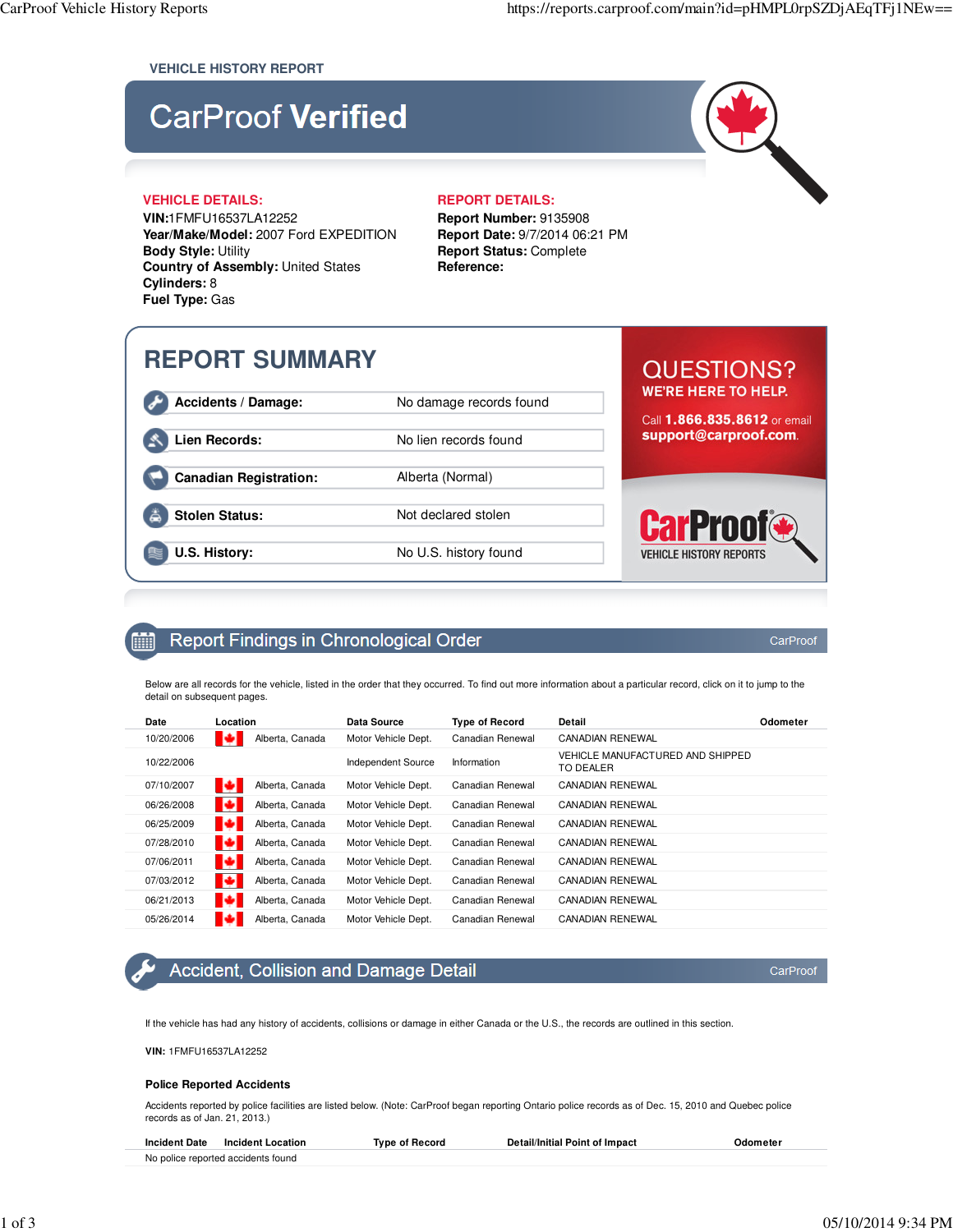CarProof

#### **Accident/Damage Estimates**

Accident estimate records are generated by collision estimating facilities from the process of estimating the amount and extent of damage to a vehicle. Estimates in some cases have associated insurance claims.

| <b>Incident Date</b>          | <b>Estimate Location</b> | <b>Estimate Date</b>  | <b>Type of Record</b> | Detail/Initial Point of Impact                                                                                                                            | Amount | Odometer |
|-------------------------------|--------------------------|-----------------------|-----------------------|-----------------------------------------------------------------------------------------------------------------------------------------------------------|--------|----------|
| No estimates found            |                          |                       |                       |                                                                                                                                                           |        |          |
|                               |                          |                       |                       |                                                                                                                                                           |        |          |
| <b>Insurance Claims</b>       |                          |                       |                       |                                                                                                                                                           |        |          |
|                               |                          |                       |                       |                                                                                                                                                           |        |          |
| any other incidental damages. |                          |                       |                       | The insurance claims identified in this report do not include any medical pay-outs, damage to other vehicles, damage to property, towing, rental cars, or |        |          |
| <b>Incident Date</b>          | <b>Incident Location</b> | <b>Type of Record</b> |                       | Detail/Initial Point of Impact                                                                                                                            | Amount | Odometer |
| No claims found               |                          |                       |                       |                                                                                                                                                           |        |          |
|                               |                          |                       |                       |                                                                                                                                                           |        |          |
| <b>Other Damage Records</b>   |                          |                       |                       |                                                                                                                                                           |        |          |

| <b>Incident Location</b><br><b>Incident Date</b> | Tvpe of Record | Detail/Initial Point of Impact | Odometer |
|--------------------------------------------------|----------------|--------------------------------|----------|
| No other damage records found                    |                |                                |          |



### **Lien Status**

This section outlines a summary of any enforceable security interests (liens) on the vehicle in Canada. If a lien is found, further details will appear below the chart, as well as contact information for the regional office to contact for more information.

| <b>Province</b>          | Lien                      |
|--------------------------|---------------------------|
| Alberta                  | No enforceable lien found |
| British Columbia         | No enforceable lien found |
| Manitoba                 | No enforceable lien found |
| New Brunswick            | No enforceable lien found |
| Newfoundland             | No enforceable lien found |
| Nova Scotia              | No enforceable lien found |
| Northwest Territories    | No enforceable lien found |
| Nunavut                  | No enforceable lien found |
| Ontario                  | No enforceable lien found |
| Prince Edward Island     | No enforceable lien found |
| Quebec                   | No enforceable lien found |
| Saskatchewan             | No enforceable lien found |
| <b>Yukon Territories</b> | No enforceable lien found |
|                          |                           |



### **CarProof Canadian Lien Guarantee**

Our search results accurately reflect the government records of each database in Canada at the time the search request is<br>made. If for some reason our search report fails to accurately reflect the Canadian enforceable lien of the search, CarProof will reimburse the party that purchased the report and relied on it to their detriment to a maximum amount of (1) the value of the car (2) the value of the lien (3) Five Thousand Dollars Canadian (\$5,000.00), whichever is lower.

### **Canadian Registration**

This section details where in Canada the vehicle is now or has ever been registered, as well as the status (Inspection Required, Normal, Non-repairable, Rebuilt, Salvage, Stolen) of the vehicle in those jurisdictions.

| <b>Jurisdiction</b>      | <b>Branding</b> | Detail                                                           |
|--------------------------|-----------------|------------------------------------------------------------------|
| Alberta                  | <b>NORMAL</b>   | This vehicle has been registered as Normal in this jurisdiction. |
| <b>British Columbia</b>  | Not found       |                                                                  |
| Manitoba                 | Not found       |                                                                  |
| New Brunswick            | Not found       |                                                                  |
| Newfoundland             | Not found       |                                                                  |
| Nova Scotia              | Not found       |                                                                  |
| Northwest Territories    | Not found       |                                                                  |
| Nunavut                  | Not found       |                                                                  |
| Ontario                  | Not found       |                                                                  |
| Prince Edward Island     | Not found       |                                                                  |
| Quebec                   | Not found       |                                                                  |
| Saskatchewan             | Not found       |                                                                  |
| <b>Yukon Territories</b> | Not found       |                                                                  |



CarProof

CarProof